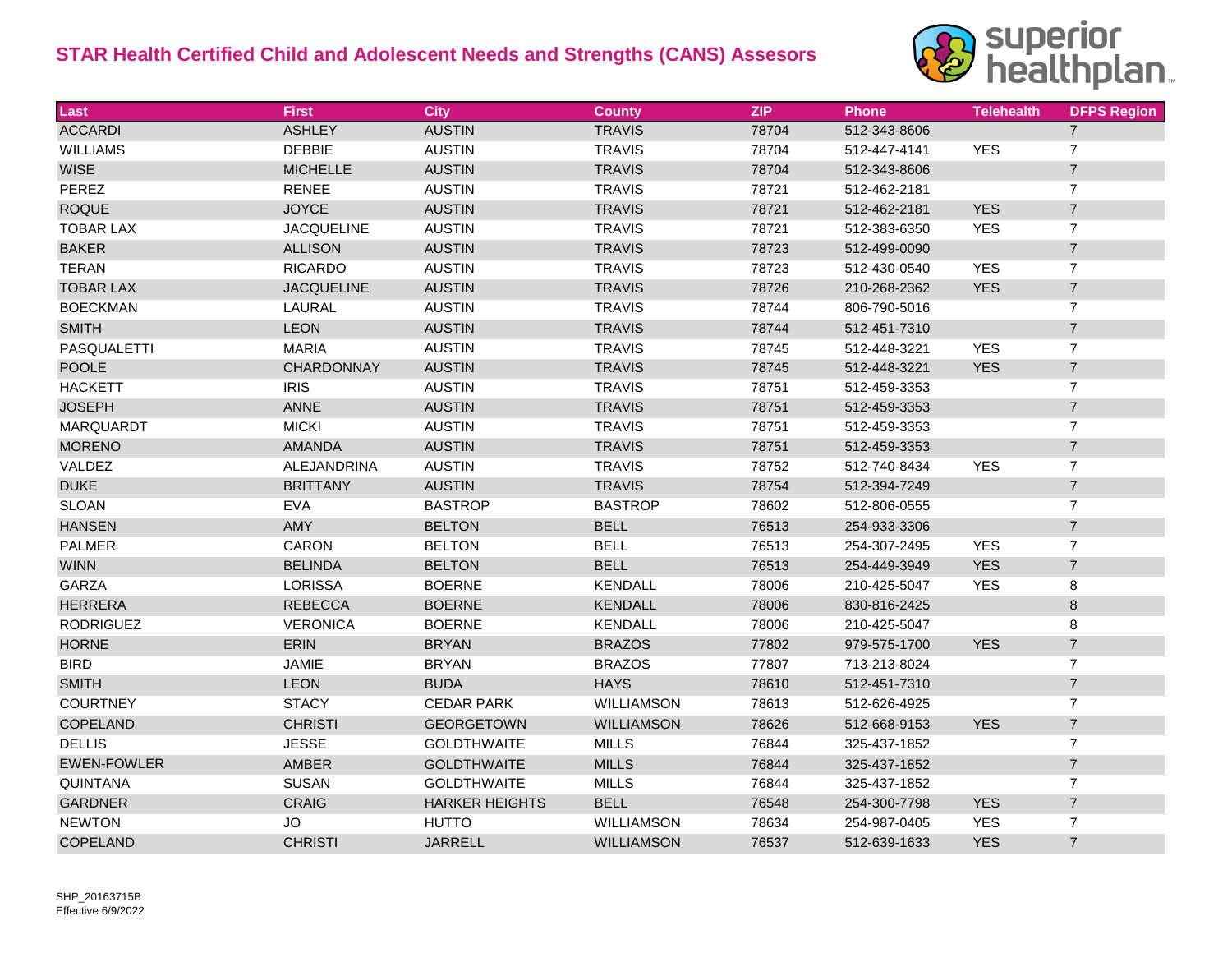## **STAR Health Certified Child and Adolescent Needs and Strengths (CANS) Assesors**



| <b>Last</b>        | <b>First</b>    | <b>City</b>         | <b>County</b>   | <b>ZIP</b> | <b>Phone</b> | <b>Telehealth</b> | <b>DFPS Region</b> |
|--------------------|-----------------|---------------------|-----------------|------------|--------------|-------------------|--------------------|
| <b>ABRAHAM</b>     | <b>DEANNA</b>   | <b>KERRVILLE</b>    | <b>KERR</b>     | 78028      | 830-515-4343 |                   | 8                  |
| <b>HAGY</b>        | <b>DEANNA</b>   | KERRVILLE           | <b>KERR</b>     | 78028      | 830-792-3300 |                   | 8                  |
| <b>MARRS</b>       | <b>CYNTHIA</b>  | <b>KERRVILLE</b>    | <b>KERR</b>     | 78028      | 830-928-4104 |                   | 8                  |
| <b>MORALES</b>     | <b>PATRICIA</b> | <b>KERRVILLE</b>    | <b>KERR</b>     | 78028      | 830-377-3791 | <b>YES</b>        | $\bf 8$            |
| <b>MORALES</b>     | <b>PATRICIA</b> | <b>KERRVILLE</b>    | <b>KERR</b>     | 78028      | 830-890-5300 | <b>YES</b>        | 8                  |
| <b>WISE</b>        | <b>MICHELLE</b> | KERRVILLE           | <b>KERR</b>     | 78028      | 830-515-4343 |                   | $\bf 8$            |
| ZAIZAR             | <b>NORA</b>     | <b>KERRVILLE</b>    | <b>KERR</b>     | 78028      | 830-370-9581 | <b>YES</b>        | 8                  |
| <b>GIBSON</b>      | <b>JENESIS</b>  | <b>KILLEEN</b>      | <b>BELL</b>     | 76541      | 318-987-1992 | <b>YES</b>        | $\overline{7}$     |
| <b>HERPIN</b>      | <b>ERIC</b>     | <b>KILLEEN</b>      | <b>BELL</b>     | 76541      | 318-990-1590 | <b>YES</b>        | $\overline{7}$     |
| <b>JONES</b>       | LENDY           | KILLEEN             | <b>BELL</b>     | 76541      | 254-432-7197 |                   | $\overline{7}$     |
| LEWIS-WILLIAMS     | <b>ANDREA</b>   | <b>KILLEEN</b>      | <b>BELL</b>     | 76541      | 254-394-5695 |                   | $\overline{7}$     |
| <b>LONGORIA</b>    | LEONEL          | KILLEEN             | <b>BELL</b>     | 76541      | 713-739-9725 |                   | $\overline{7}$     |
| <b>NEWTON</b>      | <b>JO</b>       | <b>KILLEEN</b>      | <b>BELL</b>     | 76541      | 254-501-3745 | <b>YES</b>        | $\overline{7}$     |
| <b>ATKINS</b>      | <b>TIFFANY</b>  | <b>KILLEEN</b>      | <b>BELL</b>     | 76542      | 254-449-5289 |                   | $\overline{7}$     |
| <b>CLARK</b>       | LUSAN           | <b>KILLEEN</b>      | <b>BELL</b>     | 76542      | 254-519-1150 |                   | $\overline{7}$     |
| <b>FIELDS</b>      | <b>TAMARA</b>   | KILLEEN             | <b>BELL</b>     | 76542      | 708-275-0937 |                   | $\overline{7}$     |
| <b>HILL</b>        | LEWIS           | <b>KILLEEN</b>      | <b>BELL</b>     | 76542      | 254-239-1027 | <b>YES</b>        | $\overline{7}$     |
| <b>NOYER</b>       | <b>HEIDI</b>    | KILLEEN             | <b>BELL</b>     | 76542      | 254-239-1027 |                   | $\overline{7}$     |
| <b>RUSHING</b>     | <b>CHERYL</b>   | <b>KILLEEN</b>      | <b>BELL</b>     | 76542      | 817-557-7574 |                   | $\overline{7}$     |
| SALDIVAR-SMITH     | AMIRAH          | KILLEEN             | <b>BELL</b>     | 76542      | 254-239-1027 | <b>YES</b>        | $\overline{7}$     |
| <b>WINN</b>        | <b>BELINDA</b>  | <b>KILLEEN</b>      | <b>BELL</b>     | 76542      | 254-628-0056 | <b>YES</b>        | $\overline{7}$     |
| <b>CONTRERAS</b>   | KELLY           | <b>KILLEEN</b>      | <b>BELL</b>     | 76543      | 254-638-8680 | <b>YES</b>        | $\overline{7}$     |
| <b>FIELDS</b>      | <b>TAMARA</b>   | KILLEEN             | <b>BELL</b>     | 76543      | 254-638-8680 |                   | $\overline{7}$     |
| <b>NEWTON</b>      | <b>JO</b>       | <b>KILLEEN</b>      | <b>BELL</b>     | 76543      | 254-987-0405 | <b>YES</b>        | $\overline{7}$     |
| <b>PATRICK</b>     | <b>TANEKA</b>   | KILLEEN             | <b>BELL</b>     | 76543      | 254-638-8680 |                   | $\overline{7}$     |
| <b>RICHEY</b>      | <b>SHIRLEY</b>  | <b>KILLEEN</b>      | <b>BELL</b>     | 76547      | 361-485-0755 |                   | $\overline{7}$     |
| <b>DAHEIM</b>      | <b>TIMOTHY</b>  | <b>KILLEEN</b>      | <b>BELL</b>     | 76549      | 254-773-0764 |                   | $\boldsymbol{7}$   |
| <b>GARDNER</b>     | <b>CRAIG</b>    | <b>KILLEEN</b>      | <b>BELL</b>     | 76549      | 254-987-0405 | <b>YES</b>        | $\overline{7}$     |
| <b>NEWTON</b>      | <b>JO</b>       | KILLEEN             | <b>BELL</b>     | 76549      | 254-987-0405 | <b>YES</b>        | $\overline{7}$     |
| <b>WINN</b>        | <b>BELINDA</b>  | <b>KILLEEN</b>      | <b>BELL</b>     | 76549      | 254-987-0405 | <b>YES</b>        | $\overline{7}$     |
| <b>COOPER</b>      | <b>KERI</b>     | <b>LIBERTY HILL</b> | WILLIAMSON      | 78642      | 512-778-9449 |                   | $\overline{7}$     |
| <b>BASS</b>        | <b>KIMBERLY</b> | <b>LOCKHART</b>     | <b>CALDWELL</b> | 78644      | 513-376-2101 | <b>YES</b>        | $\overline{7}$     |
| <b>HAZEL</b>       | <b>CHRIS</b>    | <b>LOCKHART</b>     | CALDWELL        | 78644      | 512-376-2101 |                   | $\overline{7}$     |
| LANCASTER          | <b>TERESA</b>   | <b>LOCKHART</b>     | <b>CALDWELL</b> | 78644      | 512-376-2101 |                   | $\overline{7}$     |
| <b>WERNER</b>      | <b>THERESE</b>  | <b>LOCKHART</b>     | CALDWELL        | 78644      | 512-376-2101 |                   | $\overline{7}$     |
| <b>BROWN-PRIER</b> | <b>HILDA</b>    | <b>LOMETA</b>       | <b>LAMPASAS</b> | 76853      | 512-752-3952 |                   | $\overline{7}$     |
| <b>BRUGNER</b>     | SARAH           | <b>MC GREGOR</b>    | <b>MCLENNAN</b> | 76657      | 210-379-3433 |                   | $\overline{7}$     |